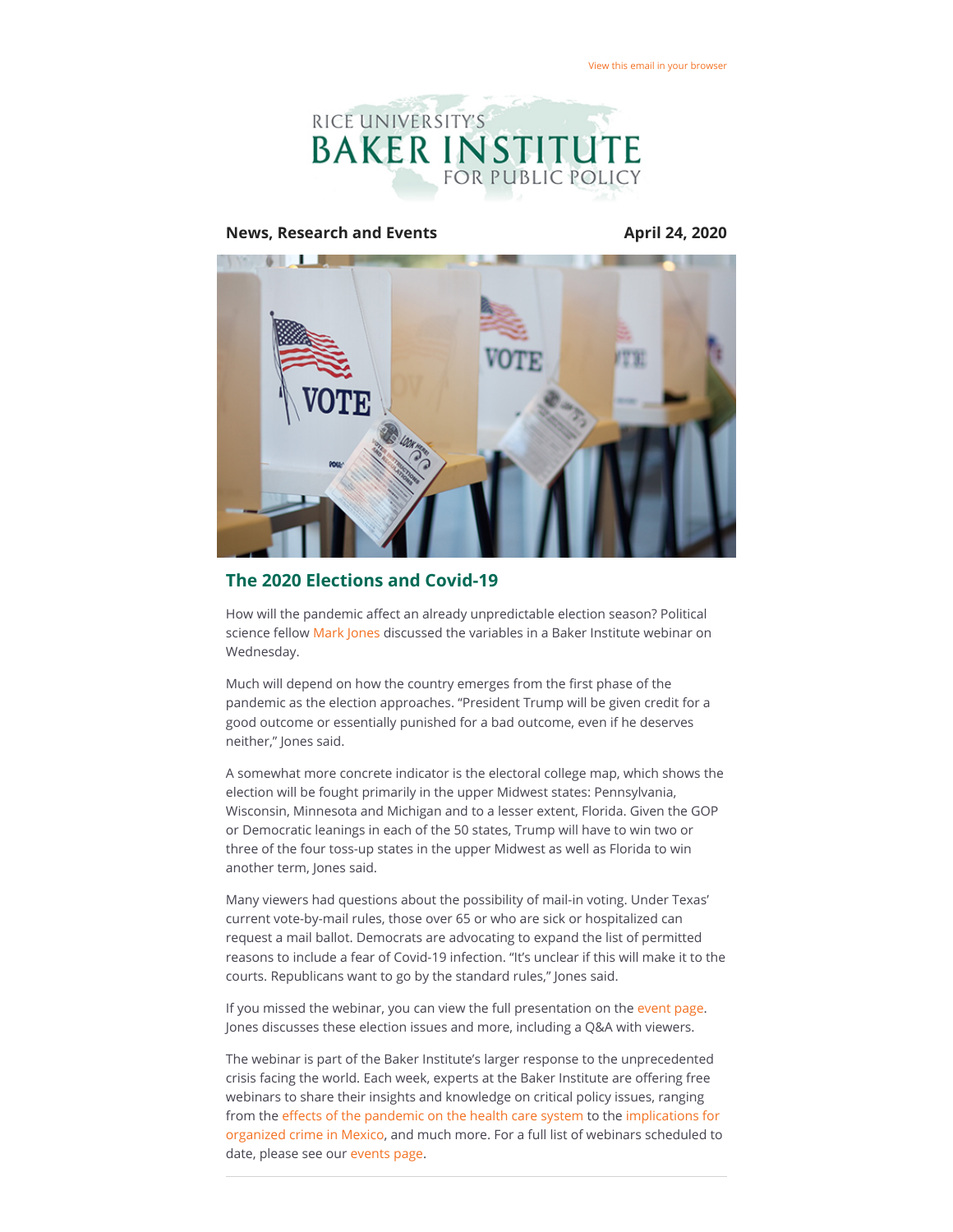# **"Only the Great Depression would even be remotely close [to the losses this quarter] and I think this swamps that."**

[John W. Diamond](https://riceconnect.rice.edu/page.redir?target=https%3a%2f%2fwww.bakerinstitute.org%2fexperts%2fjohn-w-diamond%2f&srcid=131604&srctid=1&erid=2955e70b-e4ec-48c0-a35e-31902d558636&trid=2955e70b-e4ec-48c0-a35e-31902d558636), Edward A. and Hermena Hancock Kelly Fellow in Public Finance and Director, Center for Public Finance, to the [Houston Chronicle](https://riceconnect.rice.edu/page.redir?target=https%3a%2f%2fwww.houstonchronicle.com%2fbusiness%2feconomy%2farticle%2fcoronavirus-shutdown-risk-depression-houston-texas-15191785.php&srcid=131604&srctid=1&erid=2955e70b-e4ec-48c0-a35e-31902d558636&trid=2955e70b-e4ec-48c0-a35e-31902d558636) 



## **Oil Prices Go Negative: What Happened? What Comes Next?**

April 20 marked an unprecedented — and for many, an unbelievable — turn of events: the price for May 2020 delivery of West Texas Intermediate (WTI) crude collapsed by more than \$50/b into previously unchartered, negative territory. Moreover, the WTI disconnected from its typical relationship with Brent Crude, which serves as the other main benchmark price for worldwide oil purchases. What happened?

According to [Kenneth B. Medlock III](https://riceconnect.rice.edu/page.redir?target=https%3a%2f%2fwww.bakerinstitute.org%2fexperts%2fkenneth-b-medlock-iii%2f&srcid=131604&srctid=1&erid=2955e70b-e4ec-48c0-a35e-31902d558636&trid=2955e70b-e4ec-48c0-a35e-31902d558636), the James A. Baker, III and Susan G. Baker [Fellow in Energy and Resource Economics and the Senior Director of the Center for](https://riceconnect.rice.edu/page.redir?target=https%3a%2f%2fwww.bakerinstitute.org%2fcenter-for-energy-studies%2f&srcid=131604&srctid=1&erid=2955e70b-e4ec-48c0-a35e-31902d558636&trid=2955e70b-e4ec-48c0-a35e-31902d558636) Energy Studies, trading activity by financial interests on the May 2020 futures contract with no physical presence contributed to the wild volatility, but it was precipitated by storage capacity being overtaxed due to the devastating collapse in demand for oil and the Covid-19-driven economic shutdown. According to Medlock, whether or not oil prices will continue to go negative in the coming months will depend on the evolving supply-demand balance and the extent to which storage fills. Therefore, April 20 could be a harbinger of things to come - or it might not. Looking further ahead, the current market stress may bring renewed discussions of position limits or other regulations in the oil and gas industry. Check out the [full article](https://riceconnect.rice.edu/page.redir?target=http%3a%2f%2fblog.bakerinstitute.org%2f2020%2f04%2f21%2fapril-20-wti-at-37-brent-at-26-what-happened-what-comes-next-the-stories-that-will-be-told%2f&srcid=131604&srctid=1&erid=2955e70b-e4ec-48c0-a35e-31902d558636&trid=2955e70b-e4ec-48c0-a35e-31902d558636) on the Baker Institute Blog, via [Forbes.](https://riceconnect.rice.edu/page.redir?target=https%3a%2f%2fwww.forbes.com%2fsites%2fthebakersinstitute%2f2020%2f04%2f21%2fapril-20-wti-at37-brent-at-26-what-happened-what-comes-next-the-stories-that-will-be-told%2f%237f28bd134d4b&srcid=131604&srctid=1&erid=2955e70b-e4ec-48c0-a35e-31902d558636&trid=2955e70b-e4ec-48c0-a35e-31902d558636)